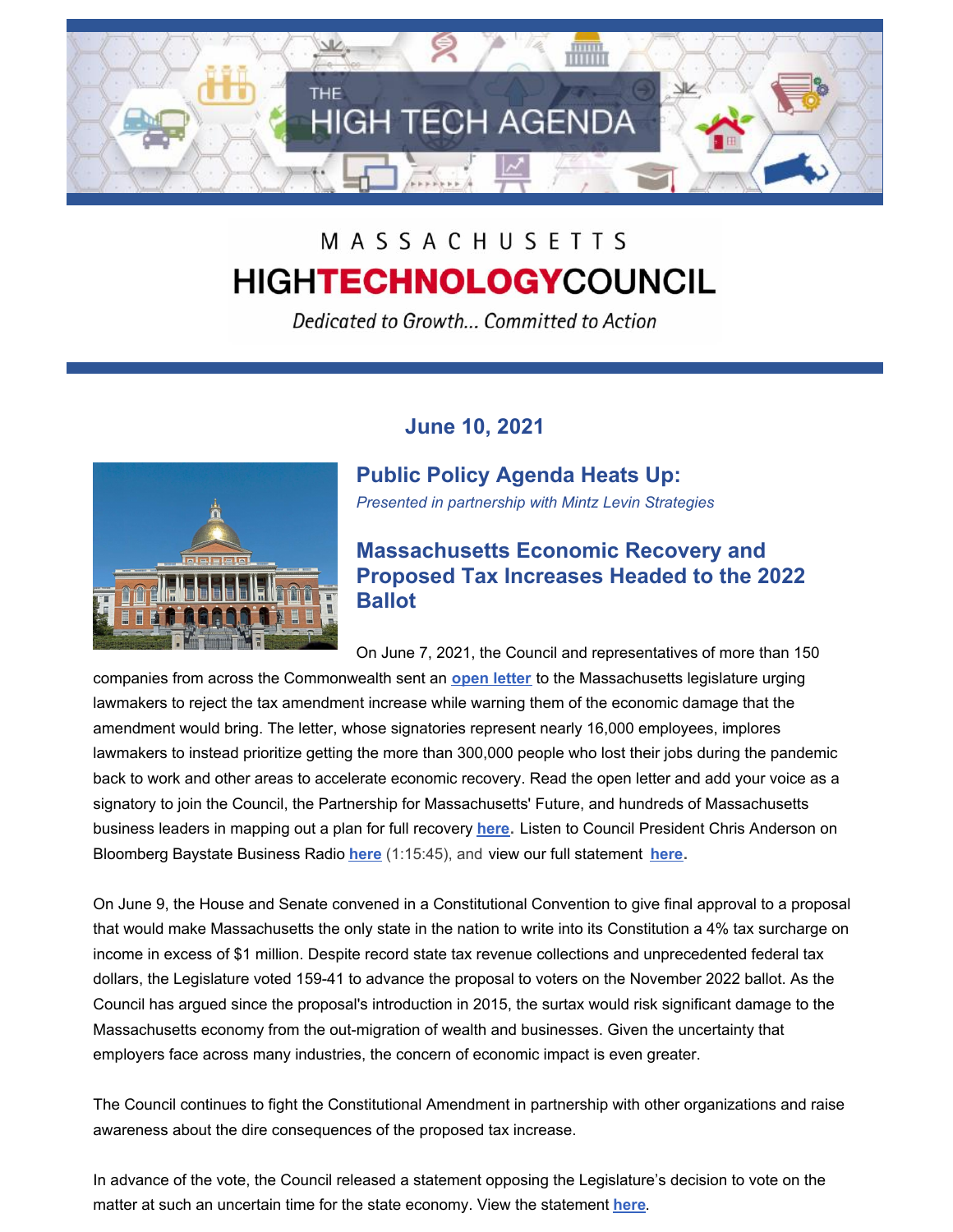## **State Tax Revenues Soar**

The state continues to bring in more revenue each month than was expected. With less than a month left in fiscal year 2021, tax revenue has come in more than \$1.8 billion higher than the projected benchmarks. As a result, FY 2021 will be a strong year revenue-wise for the commonwealth, which is considerably better than the dire situation that was predicted when the pandemic began in March 2020. To be sure, many sectors of the economy in Massachusetts have been devastated by the pandemic, but the overall health of the state's coffers underscores that drastic service cuts and any state tax increase proposals are unwarranted.

#### **Awash in Federal Funds**

The Council continues to take an active role in advocating for the appropriate allocation of billions of federal dollars that have been flowing into the Commonwealth. In May, the U.S. Treasury Department adopted guidelines of how states can use their share of the American Rescue Plan Act ("ARPA") funds. While wide latitude has been given to states to use these funds for things like replenishing unemployment trust funds, loans to businesses, and certain infrastructure projects, states cannot use the federal funds to backfill their "rainy day" funds. The influx of federal dollars will be vital to the commonwealth's economic recovery and the Council will engage with legislative leaders and the Baker Administration to ensure that these funds are used to promote prudent policies for share public priorities and job generation.

## **Unemployment Insurance Solvency Rate Hike Gets Legislative "Fix"**

The Massachusetts House and Senate recently agreed to legislation that will help ease the burden of the massive pandemic-related unemployment claims from the state's solvency fund to a new COVID-19 Employer Relief Account. Under the "fix," the costs of the claims would still be borne by employers but spread out over 20 years. The solution isn't perfect but will relieve businesses in Massachusetts of the unprecedented and unexpected spike in the solvency assessment. We believe a better solution is to apply some of the federal resources Massachusetts has received to fully eliminate the deficit in the solvency account. Had the legislature not acted, it was estimated that the solvency assessment on each employee would have been a 10-fold tax rate increase over 2020.

The Council continues to advocate on this issue as it is clear that unemployment insurance issues will need to be addressed throughout the economic recovery from the pandemic.

## **MHTC Appointed to Unemployment Insurance Commission**

The state's Unemployment Trust Fund Study Commission, on which Council president Chris Anderson has a seat as a legislative appointee, was established in April to study the long-term solvency of the unemployment insurance trust fund. The commission is comprised of public and private sector members and recently held its inaugural meeting. It is expected that the commission will thoroughly examine all issues related to the unemployment insurance trust fund and Council's members will have a voice at the table through Chris' advocacy.

## **Transportation Network Companies**

During the Senate's debate on the state budget during the week of May 24, an amendment was adopted that would increase the per-trip fee on transportation network companies, such as Uber and Lyft. The Council lobbied against including this provision in the Senate's budget and will actively engage with the Budget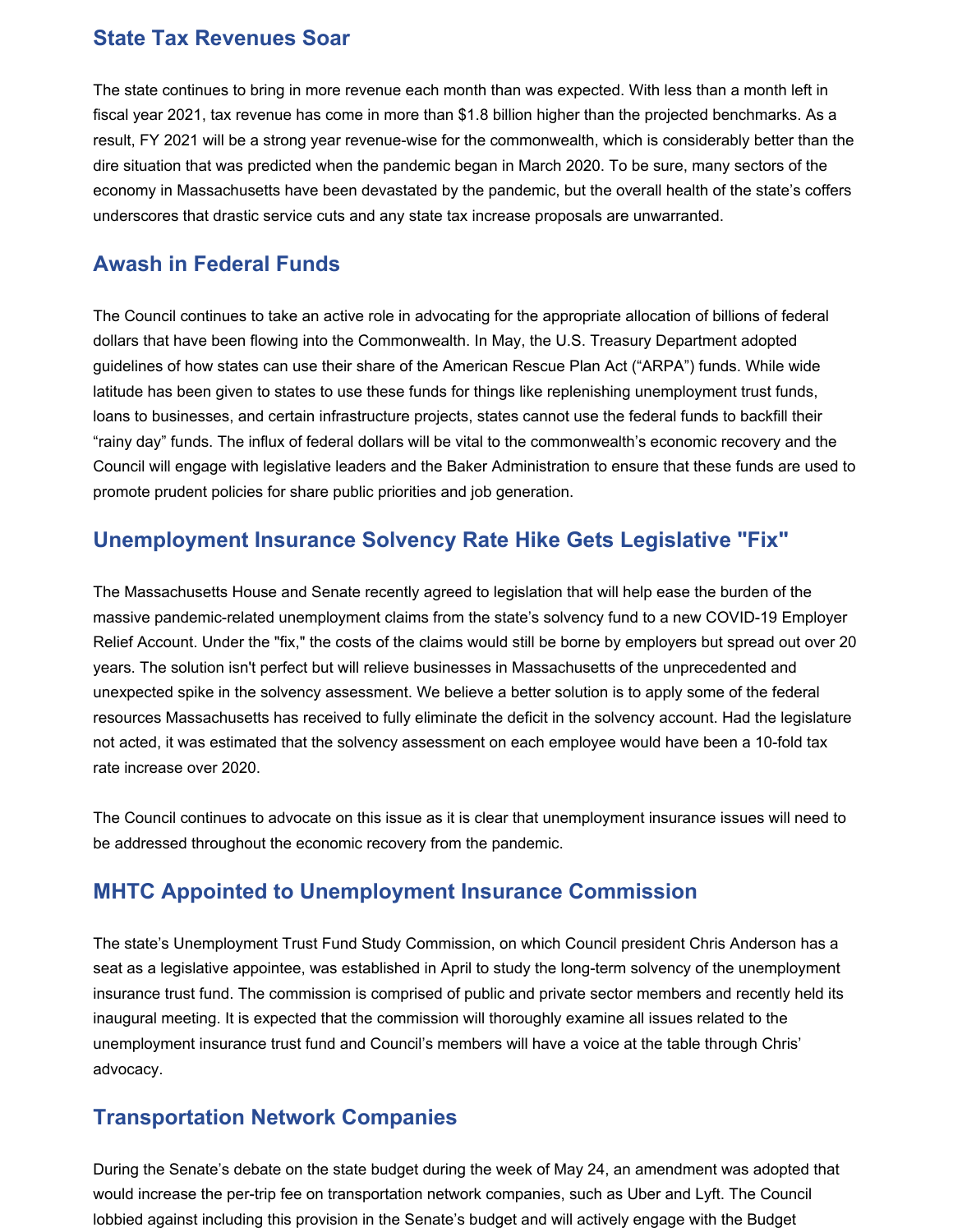Conference Committee to prevent this proposal from being included in the final budget for the fiscal year that begins on July 1.



# **You're Invited to the Mass. High Tech Council's 2021 Annual Meeting**

**Join us on Tuesday, June 29 from 9:00 – 10:30 a.m. EDT for the Mass High Tech [Council's](https://web.cvent.com/event/17aaa1f2-7f79-4ec5-b8fe-7199eac5aa7c/summary) 2021 Annual Meeting**. The virtual event will feature State and private sector leaders highlighting recent and future priorities around the

Council's **COVID-19 response**; **Diversity, Equity and Opportunity Initiatives**; and **Public Policy Strategies** to protect and strengthen our innovative Massachusetts economy.

Don't miss the opportunity to hear from new officers, including **Robert Reynolds**, CEO of Putnam Investments, who will succeed **Udit Batra**, CEO of Waters Corp., as council chair and **John TC Lee**, CEO of MKS Instruments, who will assume the role of vice chair. Special thanks to **Mass. Governor Charlie Baker** and U.S. Representative and Chair of the U.S. House Ways and Means Committee **Richard Neal** who will be joining us.

We will also award the **2021 Ray Stata [Leadership](http://www.mhtc.org/news-and-events/events/annual-meetings/bay-state-leadership-award/) and Innovation Award** to **Dr. Dan Barouch**, Director, Center for Virology and Vaccine Research, Beth Israel Deaconess Medical Center, and **Stéphane Bancel**, CEO of Moderna, for their contributions to the phenomenal research and development of COVID-19 vaccines. Big thanks to **MilliporeSigma** for hosting and producing this year's event, and to our Ray Stata Leadership and Innovation Award Sponsor **Ernst & Young**, Keynote Speaker Sponsor **PTC** , Guest Speaker Sponsor **Putnam Investments**, and Meeting Sponsors to date: **People's United Bank**; **Creation Technologies**; **MKS Instruments**; **McKinsey & Company**; **Thermo Fisher Scientific**; **Brooks Automation**; **Onto Innovation**; and the **Pagliuca Family Foundation.** We look forward to seeing you online on June 29.

*Click [here](https://files.constantcontact.com/5b333cf4701/788b11e7-d622-4a83-a928-fa8071cbb625.pdf) to learn about participating as a corporate/personal sponsor.*

*Attendance for this event is free, but pre-registration is required.*

# **[Register](https://web.cvent.com/event/17aaa1f2-7f79-4ec5-b8fe-7199eac5aa7c/regProcessStep1) for the 2021 Annual Meeting Here**



## **Council Staff Grows**

Please join us in welcoming Matthew [Blackbourn](https://www.linkedin.com/in/ACoAAAmU0mkBMU7VR9TtB2JjDHy-arlG6DRcOCY) as our new Public Policy and Research Manager and Jenny [Enfield](https://www.linkedin.com/in/ACoAABuvddYBdeVbpiiaLDn9DvM4MPhGEXugX-g) as the Council's first Digital Communications Manager.

With nearly a decade of experience in public policy and government affairs, Matt will manage

various high-profile public policy and research initiatives, including advancing competitiveness and talent policies and programs, as well as engaging with elected officials and various stakeholders to advance the Council's policy agenda. A native of Lexington, Massachusetts, Matt comes to the Council from the Boston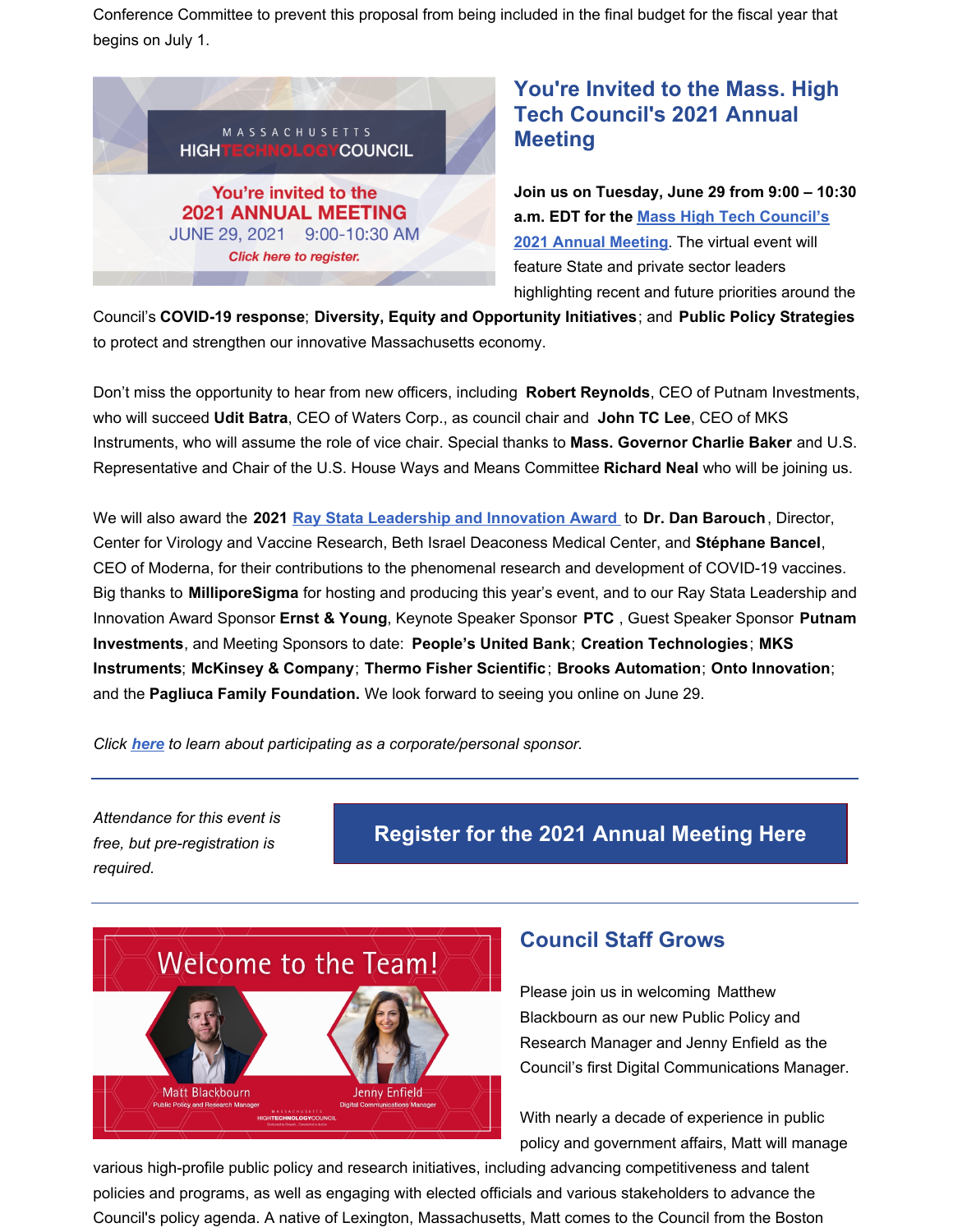Municipal Research Bureau where he served as Policy Director and led the organization's research and public partnerships. He holds a Bachelor of Arts degree in Political Science and Philosophy from Tulane [University](https://www.linkedin.com/company/tulane-university/), where he was elected to Phi Beta Kappa and graduated summa cum laude.

Utilizing her experience in public relations and social media management, Jenny will spearhead the Council's communications strategy. Prior to joining the Council, she was a Public Relations Account Executive and Social Media Manager at The Castle Group where she worked with clients to develop and implement integrated public relations strategies and managed the firm's social media platforms and campaigns. Originally from Weston, Massachusetts, Jenny holds a Bachelor of Arts degree in Strategic [Communications](https://www.linkedin.com/company/quinnipiac-university/) from Quinnipiac University, where she was a member of Lambda Pi Eta and graduated cum laude.

We are thrilled to have Matt and Jenny on the team and look forward to their contributions to the Council's mission to make Massachusetts the world's most attractive place in which to live and work, and in which to create, operate, and grow high technology businesses.



# **Massachusetts Recovery and Jobs Initiative: News you Can Use**

Through the Massachusetts Recovery and Jobs Initiative ("MRJI"), the Council is communicating regularly with policymakers, opinion leaders, and economic decision-makers to provide key information on the critically important policy choices facing Massachusetts now and in the months ahead.

On a recurring basis, we are sharing with Council members a curated

digest of recent data, analyses, and media coverage related to our MRJI efforts, along with relevant news stories from around the nation.

We hope you will find these digests of News You Can Use [informative](mailto:mark@mhtc.org) and we encourage you to **contact us directly** to learn more about the MRJI and the Council's policy advocacy efforts.

#### **Recent MRJI in the News**

- **Massachusetts Legislature [overwhelmingly](https://www.bostonglobe.com/2021/06/09/metro/massachusetts-legislature-cusp-advancing-millionaires-tax-2022-ballot/) advances proposed tax on top earners to 2022 ballot**, *The Boston Globe*, June 9, 2021
- **A ['millionaires](https://www.bostonglobe.com/2021/06/09/opinion/millionaires-surtax-is-still-terrible-idea/) tax' is still a terrible idea** , *The Boston Globe*, June 9, 2021
- **[Lawmakers](https://www.statehousenews.com/?path=cms%2fcontent.aspx&db=a&select=20211127) Advance Income Surtax to 2022 Ballot**, State House News Service, June 9, 2021
- **Businesses urge lawmakers to reject ['millionaires](https://www.bizjournals.com/boston/news/2021/06/07/businesses-urge-lawmakers-to-reject-millionaires.html) tax'**, *Boston Business Journal*, June 7, 2021
- **Proposal to tax top earners more looks to be headed to 2022 ballot; [lawmakers](https://www.bostonglobe.com/2021/06/03/metro/mass-lawmakers-expected-approve-millionaires-tax-proposal-next-week-allowing-it-go-2022-ballot/) plan key vote** , *The Boston Globe*, June 3, 2021

#### **Recent Third Party Reports, Analyses, and News**

- **[Lawmakers](https://www.wbur.org/news/2021/06/09/lawmakers-wealth-surtax-millionaires-ballot) Set To Vote On Including Wealth Surtax On The 2022 Ballot** , WBUR, June 9, 2021
- **Millionaire tax doesn't belong in Mass. [Constitution](https://commonwealthmagazine.org/opinion/millionaire-tax-doesnt-belong-in-mass-constitution/)** , *CommonWealth Magazine*, June 8, 2021